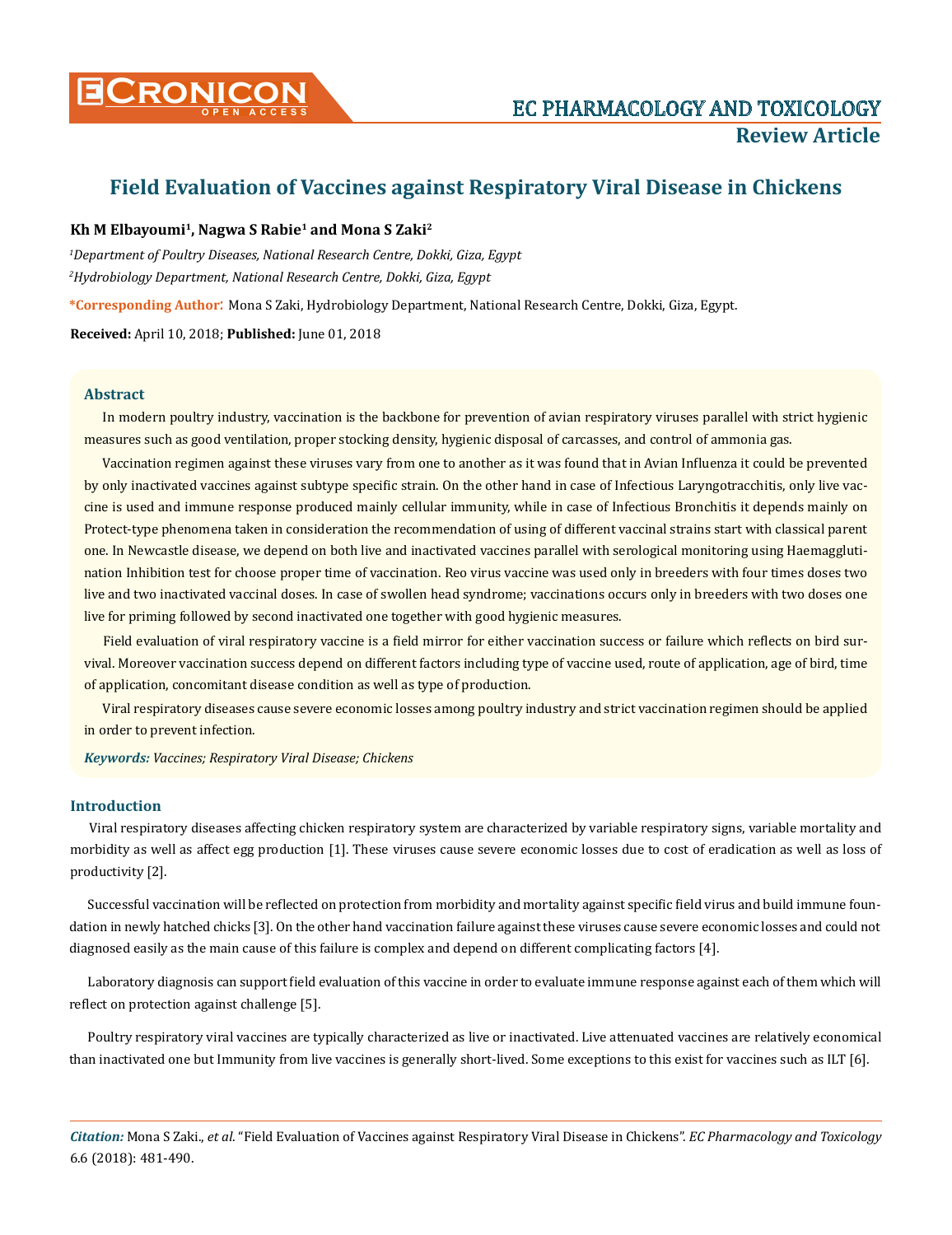Inactivated vaccines are generally whole antigen preparations combined with an adjuvant that are designed for subcutaneous or intramuscular injection. Inactivated vaccines generally consist of aqueous phase which contains the antigen, and the adjuvant phase which generally enhances the bird's response to this antigen [7].

This review aimed to give a sight on field evaluation and application of avian respiratory viral vaccines.

Most important avian respiratory viral diseases are Avian Influenza (AI), Newcastle disease virus (NDV), Infectious bronchitis virus (IB), Infectious Laryngotracheitis (ILT), Reo virus infection (Respiratory Enteric Orphan) and Swollen Head Syndrome in chickens "SHS" (turkey rhinotracheitis "TRT").

#### **Avian Influenza (AI)**

Avian influenza is caused by Myxovirus belonging to family Orthomyxoviridae. The disease in chicken varied according to affected strain which is the low pathogenic AI virus (LPAIV) or highly pathogenic AI virus (HPAIV). Infection with low pathogenic avian influenza virus resulting in no detectable signs, decrease in egg production and/or upper respiratory signs with excessive lacrimation are common [8]. Many of the lesions associated with LPAIV in the field have not been reproduced in SPF chicks [9] although they have been replicated in commercial chickens [10] and cause severe symptoms in association with secondary pathogen [11].

HPAIV H5N1 cause more severs clinical signs with high mortality. Mostly these signs are per acute and the neurological symptoms occur in individuals that survive the first few days of infection [12,13].

Vaccination against AI virus depends mainly on subtype specific related strains and so the most reliable way is to use vaccines contains virus subtype specific to particular hemagglutinin subtype at risk (autogenous vaccine) as it is not applicable in the field to vaccinate against all 16 haemagglutinin subtypes of Avian Influenza [14].

#### **Field evaluation of vaccines against avian influenza**

The main objectives of vaccination for avian influenza are: 1) to reduce the production losses caused by the disease. 2) To reduce the risk of spread of AIVs to animals and humans. 3) To reduce the shedding of the AIVs in the environment. 4) To create ( by way of vaccine induced immunity) barriers between infected and free areas/compartments. 5) To help in the control and eradication of the disease [15].

The main role of field vaccination success against AI is matching of the vaccine and field strain (subtype relatedness) to provide optimal field protection including reduced shedding of the virus and protect against mortality when challenge with field virus [16].

Applications of inactivated whole AI virus vaccine for broiler chickens provide good protection against homologous (subtype specific) haemagglutinating virus, but poor protection against a heterologous [17].

Regarding the efficacy of inactivated oil – emulsion H9N2 avian influenza vaccines in Iran it was found that these vaccines hinder the rate of virus shedding into the environment [18].

Conventional H5N9 vaccine suppress shedding in specific – pathogen – free birds challenged with HPAI H5N1 (related subtype strains) and reduce (but not prevent) the amount of virus shedding into the environment [14].

The most frequent available and successful AI vaccine technology those inactivated whole AI virus using field outbreak strains (autogenous strain), this was prepared by reverse genetic generated AI vaccinal strain, followed by chemical inactivation and oil emulsification which is effective in preventing clinical signs and mortality when challenged with field virus [19].

Single vaccination dose of inactivated avian influenza vaccine (contain H5 antigen) was found to protect field challenge with highly pathogenic avian influenza H5N1 (HPAIH5N1) and hinder the transmissibility and spreading of the infectious field avian influenza virus [20].

*Citation:* Mona S Zaki., *et al*. "Field Evaluation of Vaccines against Respiratory Viral Disease in Chickens". *EC Pharmacology and Toxicology*  6.6 (2018): 481-490.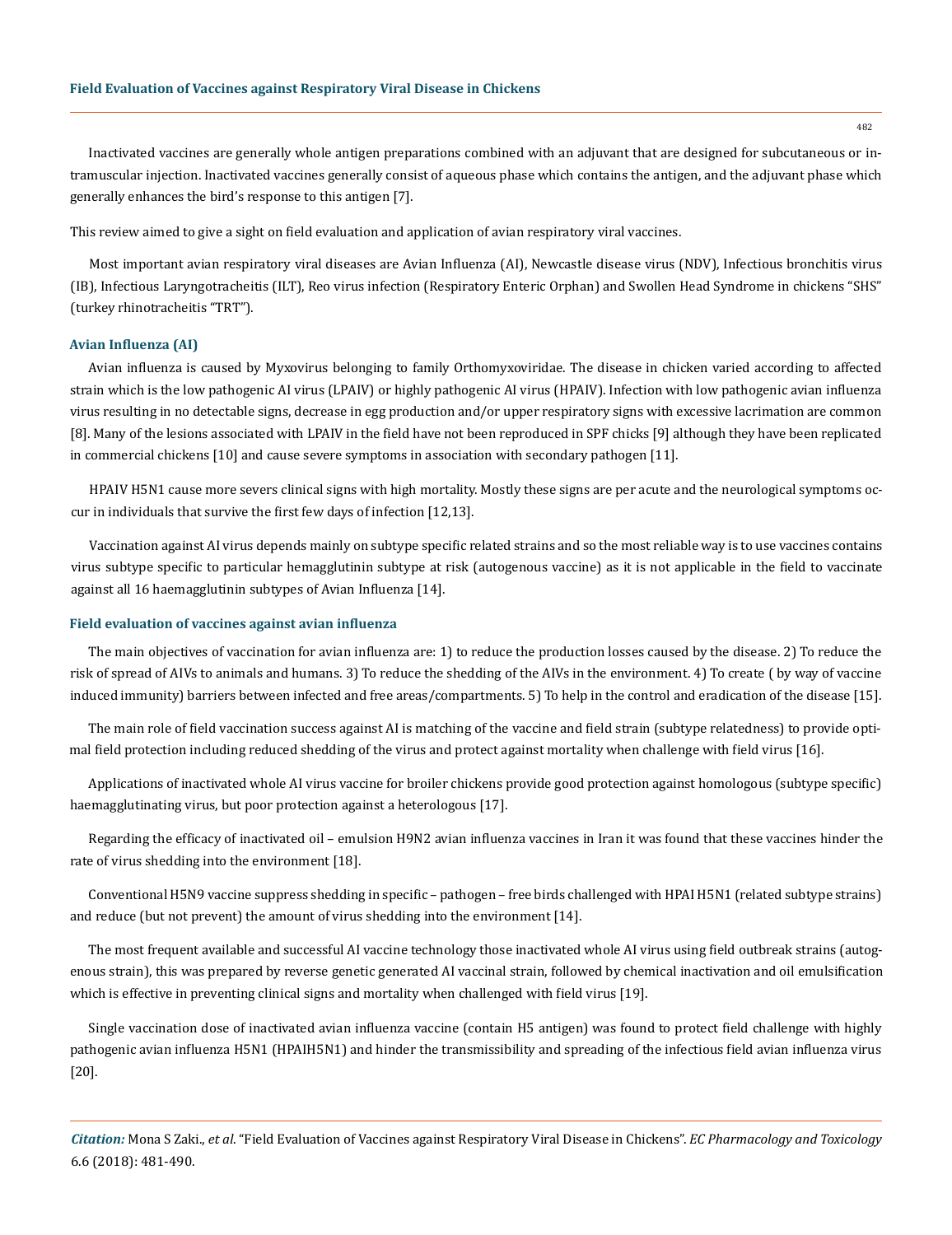Egyptian H5N1 strain was isolated, characterized by immunological, molecular levels and prepared inactivated vaccine from this isolates. Local H5N1 isolate vaccine showing 100% homology of both genes with previously published sequences of H5N1 isolates from Egypt and the Middle East. Also the prepared inactivated vaccine was highly immunogenic as it prevents mortality and reduce viral shedding after challenge with virulent virus [21].

#### **Protective antibodies titer**

should not be less than  $10^{\circ} {\rm EID}_{_{50}}$  using Haemagglutination Inhibition (HI) test.

## **Newcastle disease (ND)**

It is an acute highly contagious viral diseases caused by Paramyxovirus, only one serotype. Virus strains either mild strains (lentogenic), medium strength strains (mesogenic) which cause typical signs of respiratory distress or virulent strains (velogenic) and the strains used for production of live vaccines are mainly lentogenic.

Due to there is only one serotype of Newcastle disease and so prevention by vaccination usually protects the birds from the more serious consequences of the disease (mortalities, loss of production... etc.), but virus replication and shedding may still occurs even at a reduced level [22].

## **Field evaluation of vaccines against Newcastle disease virus**

The interference between live Newcastle disease virus vaccine and live infectious bronchitis virus vaccine in broiler was studied and concluded that the interference induced by IB virus on the immune response against NDV only occurs when both vaccines are mixed together manually in farms. While if mixing in manufacturing laboratory (patent IB and NDV combined vaccine) no interference occurs and the immune response was similar to immune response of using NDV live vaccine alone. This phenomena could be explained due to rapid replication of IB virus than NDV and interfere on the receptors in respiratory tract while patent prepared vaccine IB and NDV concentration of NDV is higher than IB virus [23].

When studying the effect of field administration of garlic powder on humeral immune response of broilers against NDV vaccine (HB1), it was found a significant increase of total leukocyte 14 days after vaccination and the antibody titers on those receive garlic powder were higher than non-treated control group [24].

Field trails applied to study protection of Avinew vaccine in SPF chicken against challenge with two virulent genotypes (Goose Paramyxovirus (GPMV) and Rainbow challenge virus (RCV)) that infecting commercial and backyard poultry in South Africa. Results revealed that Avinew vaccine gave 100% protection from mortality against both challenge viruses, but not against infection and replication. The protective dose (HI titers) of Avinew vaccine against both GPMV and RCV was calculated at 10 (4.38) and 10 (4.43) respectively [22].

Trails were applied by administrating ginseng stem-and-leaf together with saponins (as immune elevator) orally in chickens in order to enhance the humeral immune response to inactivated ND and vaccines. Results revealed that these additives enhanced serum antibody response against ND with proved safety on chickens which maybe give a promising oral adjuvant to improve immunization in poultry [25].

Comparing the effect of *Lactobacillus casei* (*L. casei*) (as probiotics) and commercially mixed combination of fruit juice (as prebiotics) on mortality and antibody response after Newcastle live lentogenic vaccine application in fighting roosters revealed that fruit extract show that humoral immune response for ND live vaccine is higher than *L. casei* and both showed none or very low mortality [26].

Comparing two live lentogenic vaccines (HB1 and Lasota) In order to evaluate the efficiency of different techniques (drinking water, ocular rout and spray) of Newcastle disease live vaccines administration on broiler chicks results revealed that ocular rout is the most efficient technique as it induced the highest antibody titer (log(2)6.6) and 93.3% protection from challenge followed by drinking water method while the lowest was spray technique as it induced antibody titer of log(2)5.9 and only 53% of chicks survived challenge. Moreover, when studying the economic point of view for all used live vaccines, it was found that ocular method for application of HB1 and Lasota vaccines at 1-and 21-day-old chicks gave the highest revenue followed by drinking water method [27].

*Citation:* Mona S Zaki., *et al*. "Field Evaluation of Vaccines against Respiratory Viral Disease in Chickens". *EC Pharmacology and Toxicology*  6.6 (2018): 481-490.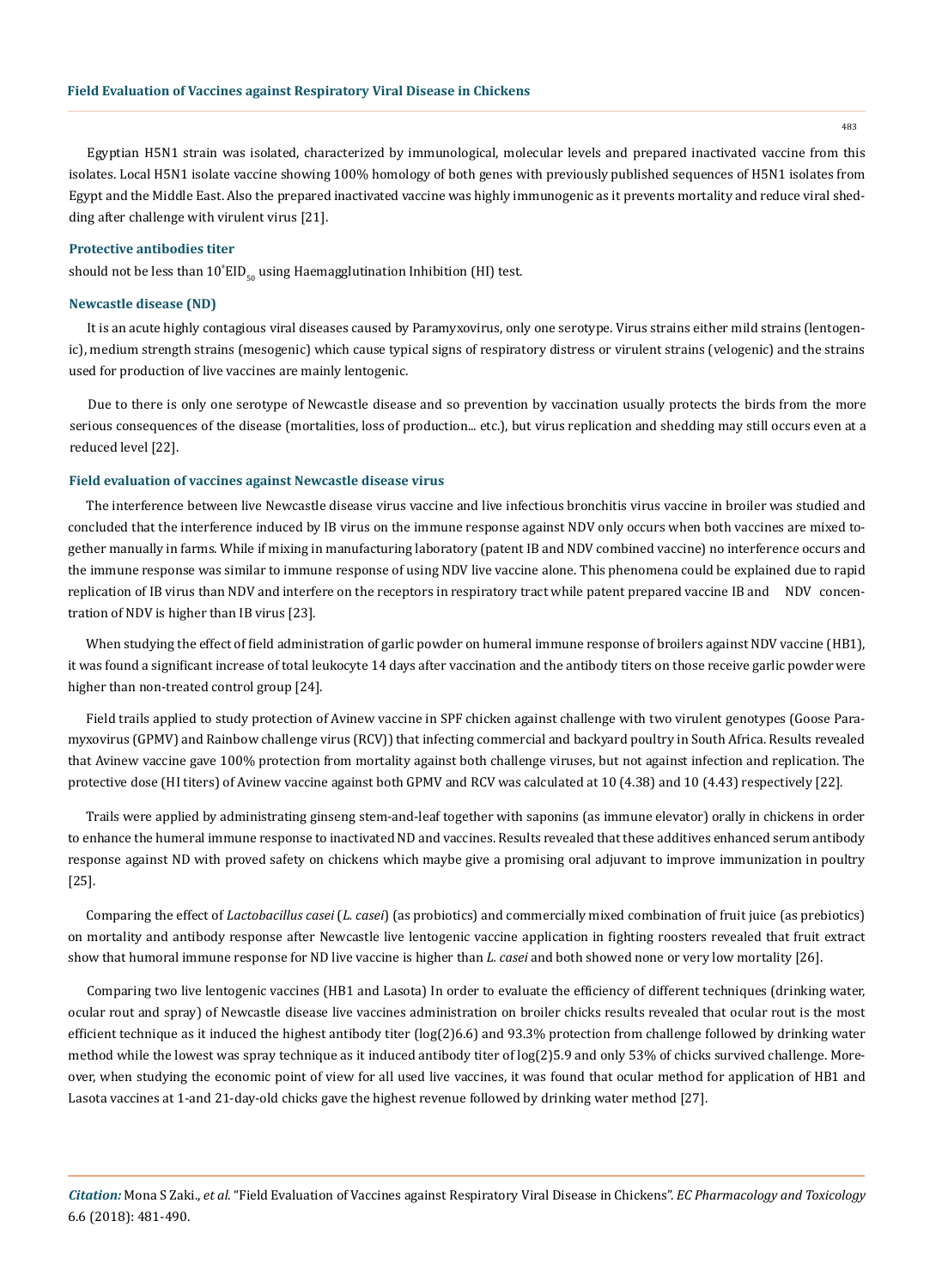## **Protective titer for NDV**

- Broiler: not less than  $104.5 10<sup>5</sup>$  EID50.
- Layers and Breeders: not less than  $10^7$   $10^8$ EID50.

## **Infectious Bronchitis (IB)**

It is common highly contagious viral disease caused by Corona virus has several serotypes, only chickens are susceptible. There are two forms of the disease either classical form or variant (nephritis nephrosis syndrome) form.

The classical form in chicks characterized by respiratory signs (gasping, coughing, sneezing, tracheal rales and nasal discharge) with variable mortality, in post mortem examination found cheesy exudates in the bifurcation of the bronchi. In chickens greater than 6 weeks of age and adult birds the disease may pass unnoticed and does not cause mortality [28].

In layers egg production will dramatically decreased, deformed eggs with wrinkled shells will often be laid. The severity of the production declines may vary with the period of laying and with the causative virus strain [29].

Variant strain infection characterized by wet dropping, increase water intake and mortality, in post-mortem examination nephrosis with urolithiasis [1].

In case of IB virus it is well known that protection varies according relatedness between vaccines used (protect-type) and virulence of IB infectious strain taken in consideration types of strain either variant or classical [30].

## **Field evaluation of vaccines against Infectious Bronchitis virus**

Both live and inactivated virus vaccines are used in immunization against IB virus. Live vaccine (H120) is used in broiler chickens for initial vaccination while in breeder and layers pullets it was used for priming mainly and those live vaccines are variable in their pathogenicity according to attenuating procedures [31].

Based on the fact that vaccine protects against the same serotype of virulent virus (protect type) it was found that field application of IB virus H120 live attenuated vaccine was able to protect broiler against clinical signs when challenged with field virulent strain of the same serotype [30].

Many field trails support the routine use of inactivated IB vaccines either by intramuscular or subcutaneous rout of injection in layers, and breeders. These vaccines induce serum antibody and provides protection to internal tissues, kidney and reproductive tract in layers and breeders. Also uses of these vaccines reduce the incidence of virus present in the respiratory tract of challenged broiler chickens, so it limits the transmission to other susceptible birds (Ladman., *et al*. 2002).

Using of live attenuated IB vaccine together with concomitant infection with low pathogenic avian influenza virus, revealed that it exacerbates the severity of H9N2 LPAIV clinical signs in infected birds and increases replication and shedding of infecting virus. So it is recommended not to use avian respiratory viral vaccines during concomitant respiratory infection or respiratory distressed birds [32].

Studding immune responses of broiler chickens according to different field vaccination routs (spray – eye drop – drinking water) against IB field viruses infection results revealed that eye – drop method induce the highest antibody titers compared to other routes [33].

Vaccination of one day old broiler Ross with H120 vaccine using spray route resulting in severe post vaccinal reaction. So it is recommended to use spray route carefully in farms and preferable in non-respiratory distressed birds [34].

#### **Infectious Laryngotracheitis (ILT or LT)**

It is an acute viral disease of chickens, pheasants, and peafowl caused by herpes virus. Most of outbreaks in chickens occur in mature or nearly mature chickens and the disease characterized clinically by marked dyspnea, coughing, gasping, and expectoration of bloody exudate with high morbidity and considerable mortality rate [35].

*Citation:* Mona S Zaki., *et al*. "Field Evaluation of Vaccines against Respiratory Viral Disease in Chickens". *EC Pharmacology and Toxicology*  6.6 (2018): 481-490.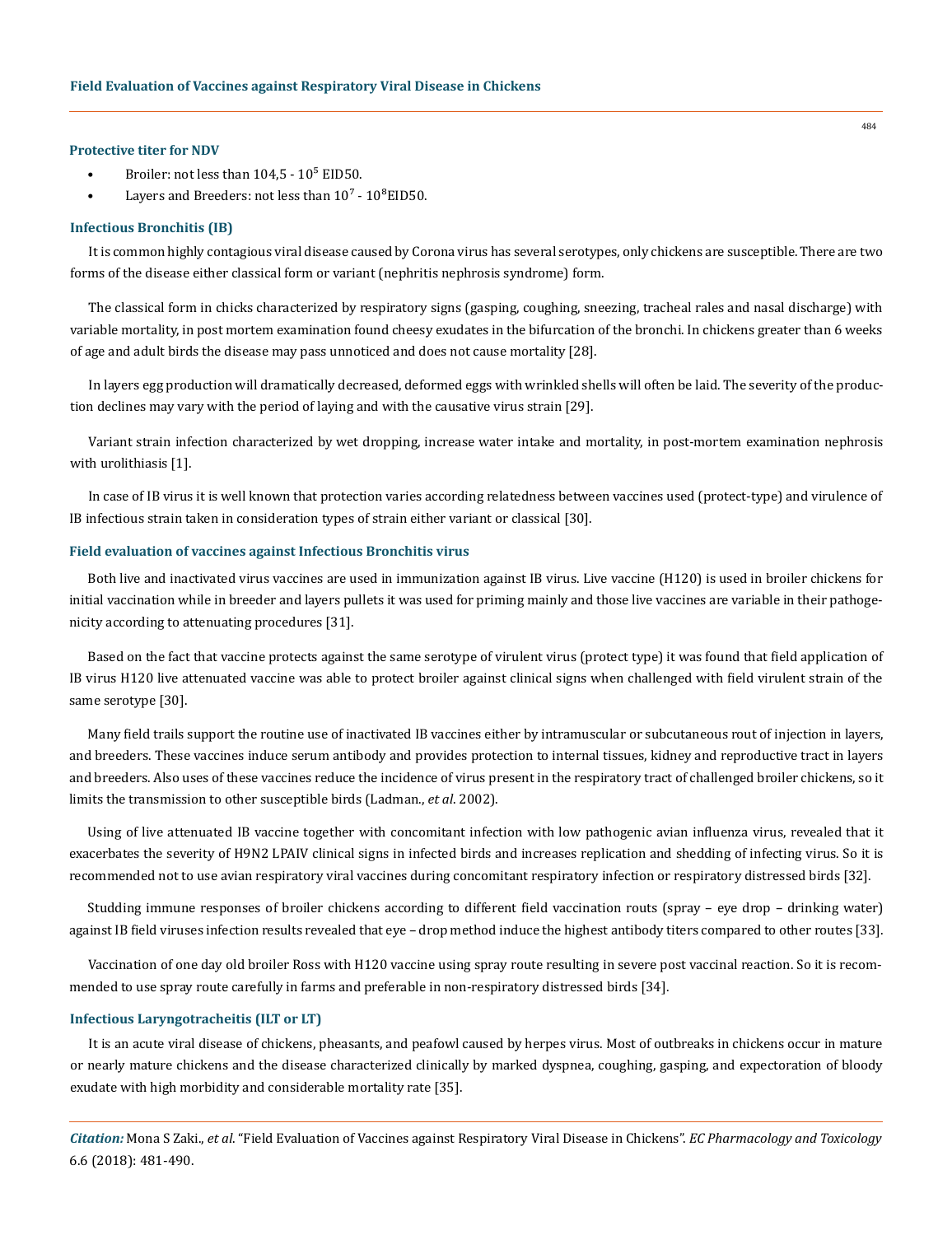The principal mediator of ILT resistance is the local cell – mediated immune response in the trachea which induced by live vaccine application (Davison., *et al.* 2006).

#### **Field evaluation of vaccines against ILT virus disease**

Commercially, there are two types of live attenuated ILT virus vaccines either chicken embryo – origin or a tissue culture – origin. It is recommended in field application to start with tissue culture vaccine for priming parallel with suitable disinfectant effective against ILT virus during regular farm disinfection. It was found that involvement of modified – live ILT vaccine viruses in field outbreaks give possible evidence of possible reversion of vaccinal virus of embryo origin to virulence, in spite of the virulence of all vaccinal viruses was low compared with field isolates [36].

It is recommended to administrate ILT live vaccine only in areas where the disease is endemic, since vaccination can result in the occurrence of long-term "carrier" birds due to the virus' ability to enter a latent state in the sensory ganglia. This was proved by comparative trail on two ILT vaccines (chicken embryo and tissue culture origin),which revealed that when both vaccines passaged in SPF (specific pathogen free) chicken the vaccine of chicken embryo origin increased in virulence while the tissue culture - origin is not. After 10 serial passages the chicken embryo vaccine gain virulence comparable to highly virulent strains [37].

Comparing the protection induced by live attenuated ILT chicken embryo vaccine and recombinant viral vector vaccines against infectious laryngotracheitis in broiler chickens revealed that chicken embryo origin vaccine provided optimal protection, while the viral vector vaccines applied in-ovo and subcutaneously provided partial protection and reducing to some degree clinical signs together with challenge virus replication in the trachea. On the other hand in terms of safety the recombinant vaccines found to be safer than embryo origin vaccines [38].

Route of administration of live ILT virus vaccine is of great value as it was found that use of drinking water cause vaccination failure in high proportion of chickens that fail to develop protective immunity. It is recommended to implement two vaccinations doses for developing of optimum protection against challenge, regardless the rout (eye drop, drinking water, or spray) and vaccine source. However it was found that vaccine applied by eye drop route provide more uniform protection compared with spray, drinking water routes [39].

#### **Reo virus infection**

Avian Reo virus infection is viral disease infecting broiler breeder chickens between 6 and 10 weeks of age. It is responsible for several pathological entities. Susceptibility of chickens to infection decreased with advancing age, the virus is carried by eggs, airway or digestive tract. The main route of transmission is via ingestion of water and feed [40].

In case of Reo virus; The immunogenic protein is Sigma C protein which is the most variable protein in the virus and it induces the production of neutralizing antibodies (immunogenic part) (Vasserman., *et al*. 2004).

## **Field evaluation of vaccine against Reo virus**

Presence of maternal immunity in broilers does not preclude the successful protective immunization with attenuated live Reo virus vaccine in field at 1-day-old of age. This means that this vaccine could apply safely in early days of age in broiler breeders [41].

Comparative field study on safety, protectivity and antibody response of seven avian Reovirus live vaccines in SPF chickens revealed that all seven commercial live vaccines provide protection against virulent field virus challenge, but the protection is correlated with the remaining virulence of the virus and relatedness to immunogenic part (Sigma C protein) between field virus and those examined live Reo virus vaccines [42].

Recombinant Reovirus vaccine sigma C protein produced in plants demonstrated that it has the potential for large – scale successful vaccination against Avian Reo Virus in commercial poultry production in the term of safety and protection of challenge [43].

Gallimune 201 IBD – REO (commercial inactivated combined vaccine ) effectiveness against IBD and avian Reo virosis Flu, was proved to be effective for successful active immunization of laying hens (breeder) against infectious bursal disease and avian reovirosis flu and protecting breeders from challenge with field virus [44].

*Citation:* Mona S Zaki., *et al*. "Field Evaluation of Vaccines against Respiratory Viral Disease in Chickens". *EC Pharmacology and Toxicology*  6.6 (2018): 481-490.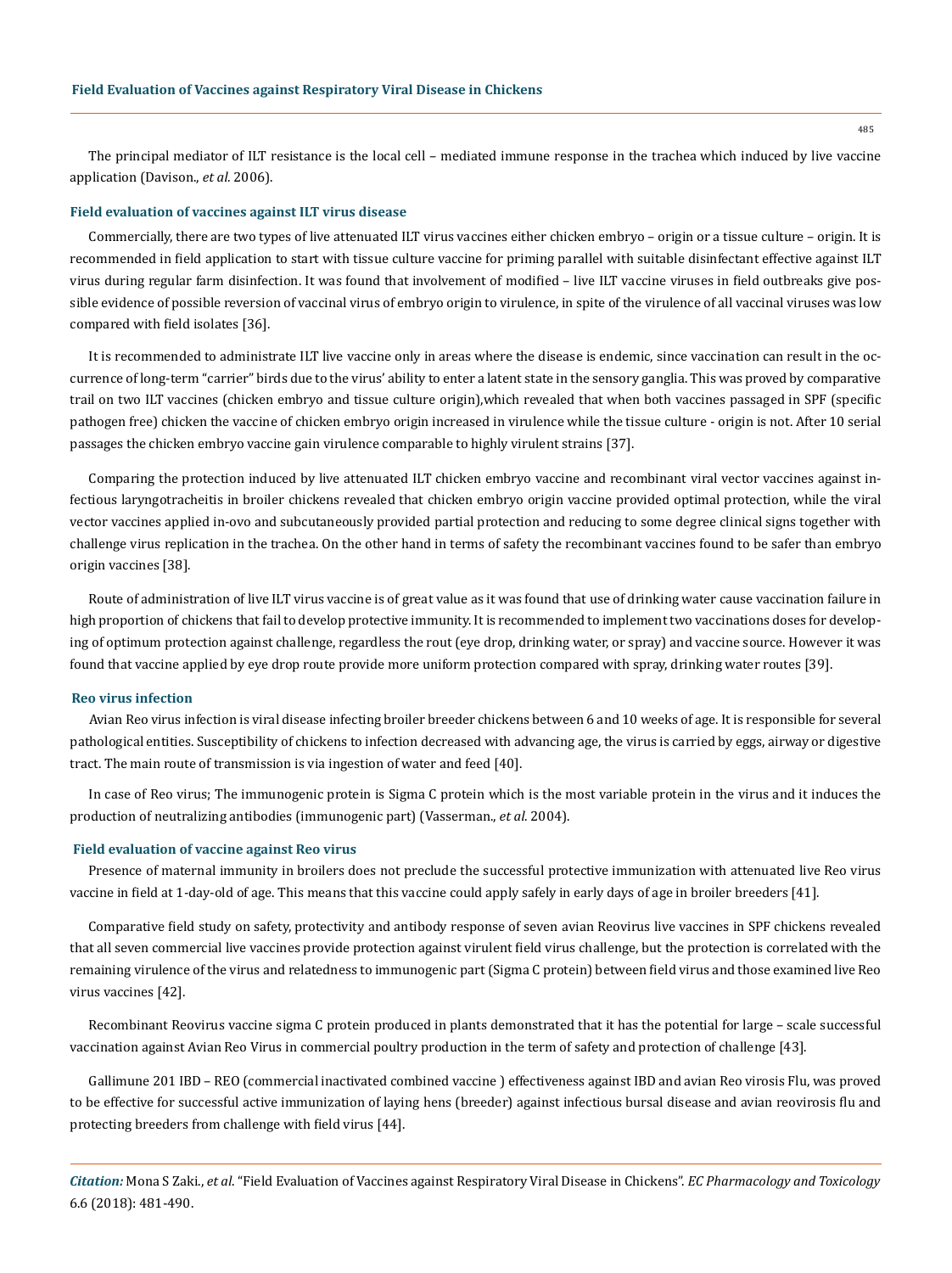486

It was found that some Reo viruses cause immunosuppression by produce atrophy of lymphoid organs and replicate in blood monocytes, this give rise for the need for proper Booster revaccination with inactivated combined vaccine (IBDV + NDV + IBV + Reo virus ) together with supplementation with prebiotic or probiotic (immune stimulant) for breeders during egg production period, was a useful tool to keep the hens antibody titers in high levels resulted in producing chicks with high maternal antibody titers and minimizing the number of unprotected chicks [45].

Immunogenicity of a DNA vaccine of avian Reo virus to eliciting antibody production in six – day – old SPF chickens which were orally vaccinated with this vaccine then boasted 2- weeks interval revealed that antibody was generated 2 weeks after immunization, which was significantly higher than control groups beside proved protection against subsequent challenge [46].

#### **Swollen Head Syndrome (SHS)**

Swollen-head syndrome is a disease seen in broiler chickens 4 - 6 weeks of age caused by pneumovirus associated with complicating agents such as bacterial complications (*E. coli* and *Mycoplasma gallisepticum*) or viral complications (adeno virus, reovirus, NDV and IB). Together with bad hygienic measures as the pneumovirus it self-did not play a causal role in SHS in commercial poultry flocks [47].

Many trails proved that *E. coli* is one of the main complicating agents with swollen head syndrome infection in broiler chickens and suggested that hygienic measures should be implemented together with antibiotic treatment to eliminate E.coli – induced SHS in broilers in Dakahlia [48].

In laying hens it was found that challenge virus could induce a drop in egg production accompanied by malformation of egg shells [49].

Vaccination against SHS with live attenuated vaccine stimulate both systemic and local immunity in respiratory tract of chicken and successful vaccination start by proper priming by live vaccine followed by inactivated one parallel with good hygienic measures (Cook., *et al*. 2001).

#### **Field evaluation of vaccines against SHS**

Live attenuated vaccine is now successfully attenuated on cell culture and was proved to be commercially available for field priming of breeders against field virus infection [50].

Inspite of humoral antibody response is poor following primary live vaccination; birds may still be protected from challenge via cell mediated immunity in the respiratory tract [51].

To produce complete protection in breeding flocks against virulent field challenge, it was found that SHS inactivated vaccine should be applied at 16 - 20 weeks of life prior to production, preferable to be primed with live swollen head syndrome vaccine. There is evidence that live infectious bronchitis vaccine can interfere with the replication of avian metapneumovirus live vaccines in chickens and so it is recommended to separate between both vaccines field application with 2-3 days [52-54].

## **Conclusion and Recommendations**

Viral respiratory diseases is one of the main problems in poultry industry as it is incriminated in many serious conditions either alone or together with complicating factors, including bacterial complications (such as *Mycoplasma* and *E. coli*) or management factors (such as high ammonia concentration in the farm, high stocking density and bad ventilation).

In order to prevent and control this viral respiratory disease, it is recommended to use proper vaccination program parallel with good hygienic measures, in order to prevents this diseases completely.

Vaccination programs varies from virus to another as it is subtype specific in avian influenza, using only inactivated vaccine, while in ILT virus only live vaccine is used, depend mainly on cell mediated immunity. Infectious Bronchitis protection depend on protect-type phenomena, while in NDV the faster to develop and maintain proper immunity, the better protection against challenge. Reo virus immunity developed mainly against Sigma C protein (immunogenic part) while prevention of swollen head syndrome depend mainly on prevention of complicating factors (hygienic, bacterial and viral complication) beside vaccination.

*Citation:* Mona S Zaki., *et al*. "Field Evaluation of Vaccines against Respiratory Viral Disease in Chickens". *EC Pharmacology and Toxicology*  6.6 (2018): 481-490.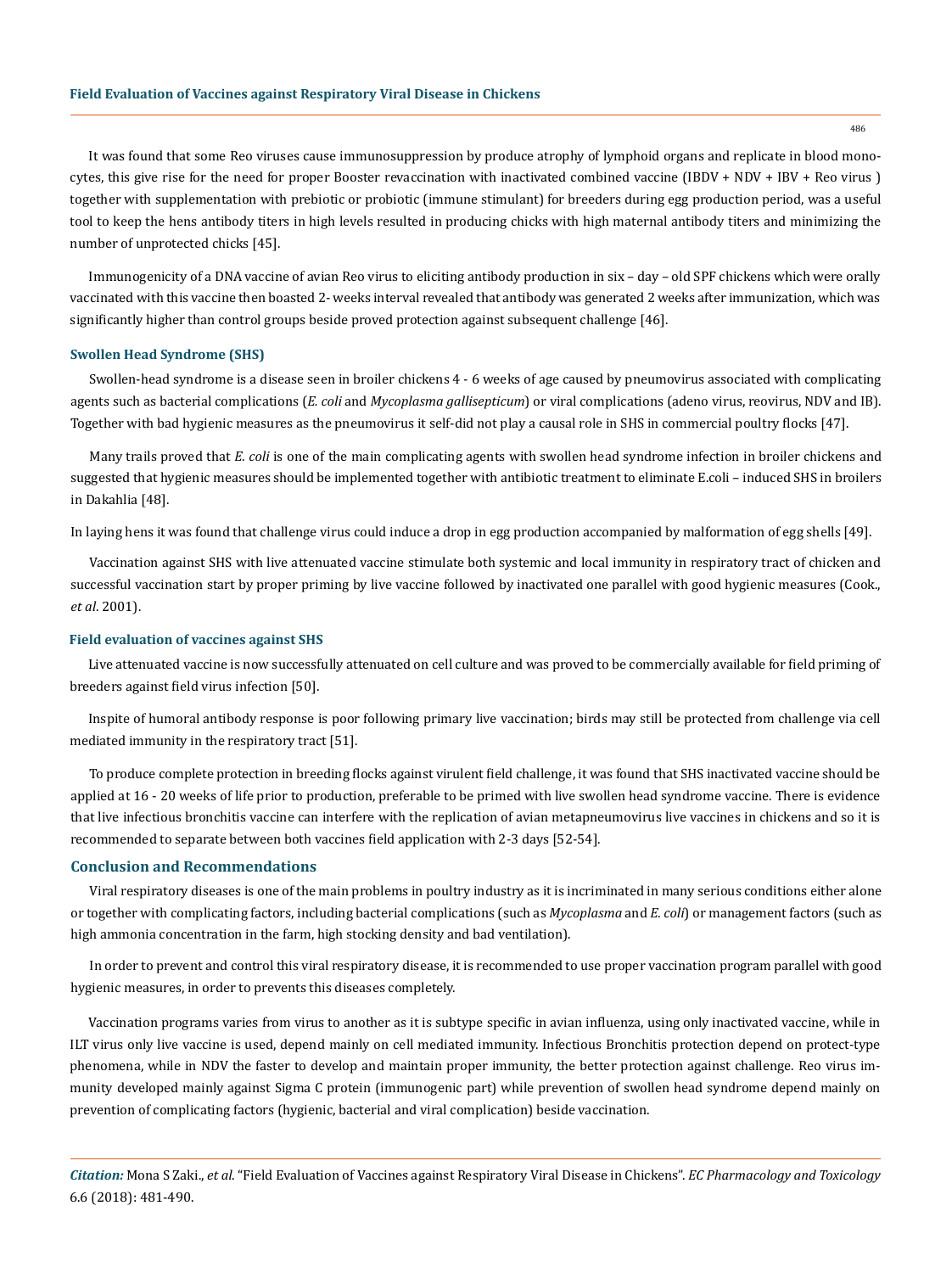Recommendation for proposal for proper vaccination program varies from virus to another and place to another.

Each virus has its own vaccination program as in avian influenza vaccine used only inactivated and in early age (8 - 10 days) in broiler, while in layer two inactivated vaccinal doses extra were recommended.

In NDV start with live vaccine at 5 - 7 days of age (parallel with inactivated vaccine in endemic area) then repeated every 7 - 10 days in broiler, while in layers two extra doses with inactivated vaccine also used (45 and 100 days of age). In respiratory distressed birds it is recommended to use NDV vaccine either clone strain or of enteric origin as emergency vaccination.

Protect-type phenomena was a guide in IB vaccination and so it is recommended in broiler to use two live vaccine doses one classical at 1 - 7 days and other variant at 14 days of age parallel with one dose of inactivated vaccine. In layer and breeders extra additional dose of inactivated vaccine 2 - 3 weeks prior egg production.

In ILT virus infection, it is recommended in broiler to be used only in endemic area or in Baladi production one dose at 35 - 40 days of age preferable tissue culture origin, while in layer and breeders two vaccinal doses start with tissue culture vaccine at 35 - 40 days of age and second dose with embryo origin vaccine at 85 - 90 days of age taken in consideration it is only live vaccine.

In case of Reo virus vaccine, it is used only in breeder start with two doses of live vaccine; one in drinking water in  $1<sup>st</sup>$  two weeks of live and second injectable at 35 - 40 days of life, followed by two inactivated doses one at 70 days of life and the last 2 - 3 weeks before egg production.

In swollen head syndrome, it is recommended to prime with live vaccine (recommended chicken not turkey origin vaccine) then use inactivated one prior to egg production.

Correction of managemental procedure is of great value not only for prevent viral respiratory diseases but also for all poultry diseases as it prevent occurrence or disease progress as well as prevent mortality and morbidity in susceptible flocks.

It is recommended also to diagnose the condition from all views start from field diagnosis parallel with laboratory diagnosis and use of a suitable medication for complicating microorganism and main cause.

Finally it is of great value to do not jump or anticipate the final diagnosis of the main cause until studding it well from all arms and aspects.

# **Bibliography**

- 1. Zana H., *et al*[. "Isolation and molecular characterization of Su1/O1/O9 avian infectious bronchitis virus, indicates the emergence of](https://www.ncbi.nlm.nih.gov/pubmed/21216111)  [anew genotype in the Middle East".](https://www.ncbi.nlm.nih.gov/pubmed/21216111) *Veterinary Microbiology* 150.1-2 (2011): 21-27.
- 2. Ganesh Kumar., *et al*[. "An Assessment of Economic losses due to Avian Flu in Manipur State".](http://ageconsearch.umn.edu/record/47358) *Agricultural Economic Research Review* [21.1 \(2008\): 37-47.](http://ageconsearch.umn.edu/record/47358)
- 3. [Toro H and Tang DC. "Protection of chickens against avian influenza with nonreplicating adenovirus-vectored vaccine".](https://www.ncbi.nlm.nih.gov/pubmed/19276437) *Poultry Science* [88.4 \(2009\): 867-871.](https://www.ncbi.nlm.nih.gov/pubmed/19276437)
- 4. Ka-oud HA., *et al*[. "Evaluation of the Immune Response in AI vaccinated Broiler Chickens: Effect of Biosecurity Faults on Immune](http://citeseerx.ist.psu.edu/viewdoc/download?doi=10.1.1.585.2484&rep=rep1&type=pdf)  Response". *[International Journal of Poultry Science](http://citeseerx.ist.psu.edu/viewdoc/download?doi=10.1.1.585.2484&rep=rep1&type=pdf)* 7.4 (2008): 390-396.
- 5. Comin A., *et al*[. "Evaluating Surveilance Strategies for the Early Detection of Low Pathogenicity Avian Influenza Infections".](https://www.ncbi.nlm.nih.gov/pubmed/22545151) *PLoS ONE* [7.4 \(2012\): e35956.](https://www.ncbi.nlm.nih.gov/pubmed/22545151)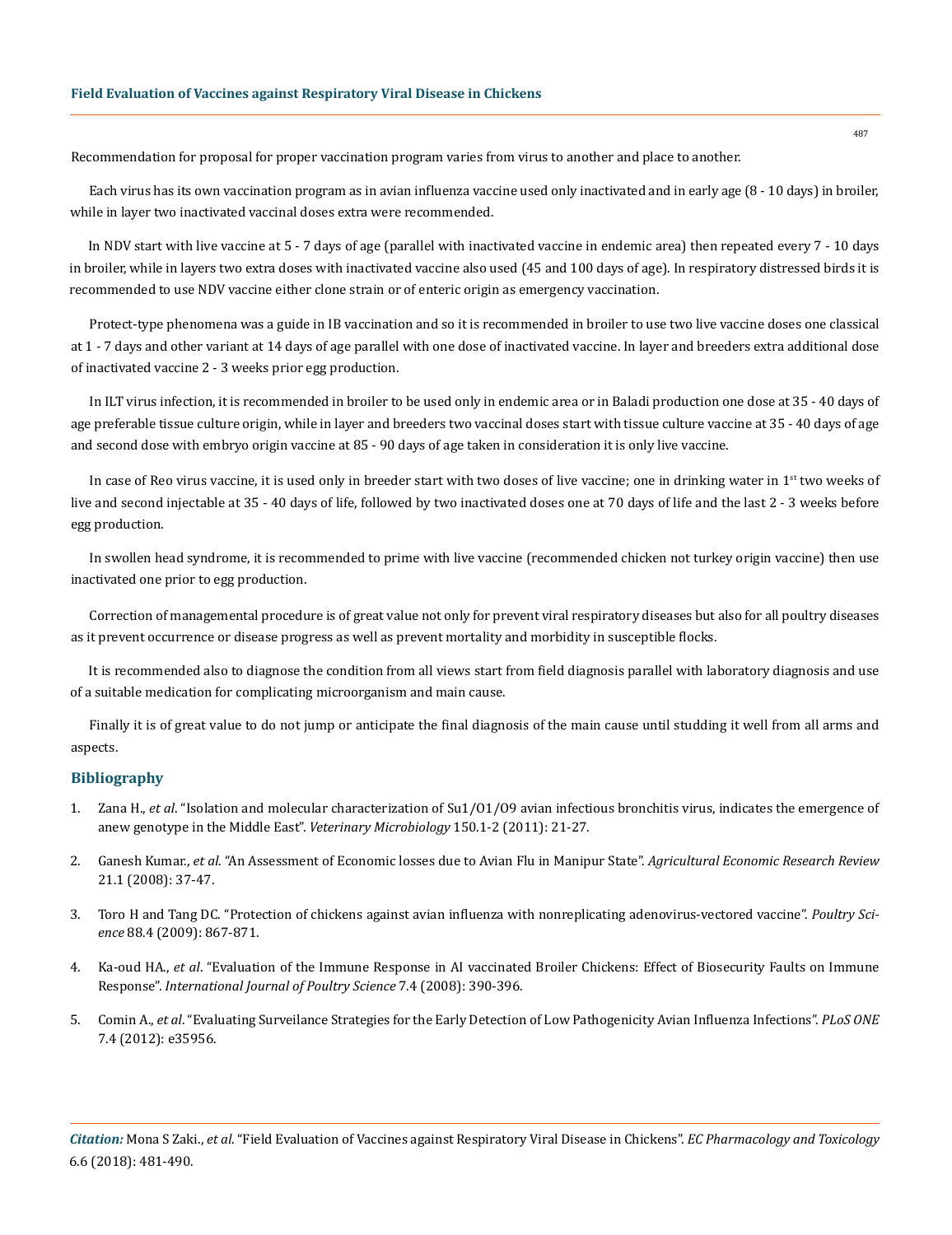- 6. Chen Hong., *et al*[. "Immune responses of chickens inoculated with a recombinant fowl pox vaccine co expressing glycoprotein B of](https://www.ncbi.nlm.nih.gov/pubmed/22077232)  [infectious laryngotracheitis virus and chicken IL-18".](https://www.ncbi.nlm.nih.gov/pubmed/22077232) *FEMS Immunology and Medical Microbiology* 63.2 (2011): 289-295.
- 7. [AL-Zubeedy AZ. "Immune response in day old broiler chicks vaccinated against Newcastle disease virus".](http://vetmedmosul.org/ijvs/media/conf-2-23e.pdf) *Iraqi Journal of Veterinary Sciences* [23.2 \(2009\): 143-146.](http://vetmedmosul.org/ijvs/media/conf-2-23e.pdf)
- 8. Shin JH., *et al*[. "Assessment of the safety vaccine in laying hens".](https://www.ncbi.nlm.nih.gov/pmc/articles/PMC4808641/) *Journal of Veterinary Science* 17.1 (2016): 27-34.
- 9. Webby RJ., *et al*[. "Re assortment and interspecies transmission of North American H6N2 influenza viruses".](https://www.ncbi.nlm.nih.gov/pubmed/12033764) *Virology* 295.1 (2002): [44-53.](https://www.ncbi.nlm.nih.gov/pubmed/12033764)
- 10. Cardona CJ., *et al*[. "Persistence of immunity in commercial egg-laying hens following vaccination with a killed H6N2 avian influenza](https://www.ncbi.nlm.nih.gov/pubmed/17039836)  vaccine". *Avian Diseases* [50.3 \(2006\): 374-379.](https://www.ncbi.nlm.nih.gov/pubmed/17039836)
- 11. Banet-Noach C., *et al*[. "H9N2 influenza viruses from Israeli poultry: alive year outbreak".](https://www.ncbi.nlm.nih.gov/pubmed/17494569) *Avian Diseases* 51.1 (2007): 290-296.
- 12. [Swayne DE. "Proceedings of the sixth international symposium on Avian Influenza".](https://www.ncbi.nlm.nih.gov/pubmed/17563946) *Avian Diseases* 51.1 (2007b): 157-513.
- 13. Haider N., *et al*[. "Unusually High Mortality in Waterfowl Caused by Highly Pathogenic Avian Influenza A\(H5N1\) in Bangladesh".](https://www.ncbi.nlm.nih.gov/pubmed/25892457) *Trans[boundary and Emerging Diseases](https://www.ncbi.nlm.nih.gov/pubmed/25892457)* 64.1 (2017): 144-156.
- 14. Terregino C., *et al*[. "Highly pathogenic avian influenza H5N1 subtype in mute swans in Italy".](https://www.ncbi.nlm.nih.gov/pubmed/16603559) *Veterinary Record* 158.14 (2007): 491.
- 15. [FAO. "FAO Recommendations on the prevention, control and eradication of highly pathogenic avian influenza \(HPAI\) in Asia" \(2004\).](http://www.fao.org/docs/eims/upload/246982/aj126e00.pdf)
- 16. Suarez DL., *et al*[. "Avian influenza vaccination in North America: Strategies and difficulties".](https://www.ncbi.nlm.nih.gov/pubmed/16447502) *Developments in Biologicals* 124 (2006): [117-124.](https://www.ncbi.nlm.nih.gov/pubmed/16447502)
- 17. Chuanling Q., *et al*[. "Protection of chickens against highly lethal H5N1 and H7N1 avian influenza viruses with a recombinant fowl](https://www.ncbi.nlm.nih.gov/pubmed/12745375)  [pox virus co – expressing H5 hemagglutinin and N1 neuraminidase genes".](https://www.ncbi.nlm.nih.gov/pubmed/12745375) *Avian Pathology* 32.1 (2003): 25-31.
- 18. Pour MM., *et al*[. "The efficacy of inactivated oil emulsion H9N2 avian influenza vaccine".](http://ijvr.shirazu.ac.ir/pdf_2669_d98a4c4f11ae7948b610d5ca4181e05a.html) *Iranian Journal of Veterinary Research* 7.2 [\(2006\): 85-88.](http://ijvr.shirazu.ac.ir/pdf_2669_d98a4c4f11ae7948b610d5ca4181e05a.html)
- 19. [Swayne DE. "Understanding the complex pathobiology of high pathogenicity avian influenza viruses in birds".](https://www.ncbi.nlm.nih.gov/pubmed/17494560) *Avian Diseases* 51.1 [\(2007a\): 242-249.](https://www.ncbi.nlm.nih.gov/pubmed/17494560)
- 20. Van-der-Goot JA., *et al*[. "Effect of vaccination on transimission of HPAI H5N1: the effect of a single vaccination dose on transmission](https://www.ncbi.nlm.nih.gov/pubmed/17494575)  [of highly pathogenic avian influenza H5N1 in peking ducks".](https://www.ncbi.nlm.nih.gov/pubmed/17494575) *Avian Diseases* 51.1 (2007): 323-324.
- 21. Bahgat MM., *et al*[. "Characterization of an avian influenza virus H5N1 Egyptian isolate". Journal of Virological Methods 159.2 \(2009\):](https://www.ncbi.nlm.nih.gov/pubmed/19406157)  [244-250.](https://www.ncbi.nlm.nih.gov/pubmed/19406157)
- 22. Bwala DG., *et al*[. "Efficacy of a genotype 2 Newcastle disease vaccine \(Avinew\) against challenge with highly virulent genotypes 5d](https://www.ncbi.nlm.nih.gov/pubmed/20169751)  and 3d". *[Journal of the South African Veterinary Association](https://www.ncbi.nlm.nih.gov/pubmed/20169751)* 80.3 (2009): 174-178.
- 23. Cardoso WM., *et al*[. "Effect of associated vaccines on the interference between Newcastle disease virus and infectious bronchitis virus](http://www.scielo.br/scielo.php?script=sci_arttext&pid=S1516-635X2005000300008)  in broilers". *[Revista Brasileira de Ciencia Avicola](http://www.scielo.br/scielo.php?script=sci_arttext&pid=S1516-635X2005000300008)* 7.3 (2005): 181-184.
- 24. Jafari RA., *et al*[. "Effect of dietary garlic on immune response of broiler chicks to live Newcastle Disease Vaccine".](https://www.ncbi.nlm.nih.gov/pubmed/18817229) *Pakistan Journal of Biological Sciences* [11.14 \(2008\): 1848-1851.](https://www.ncbi.nlm.nih.gov/pubmed/18817229)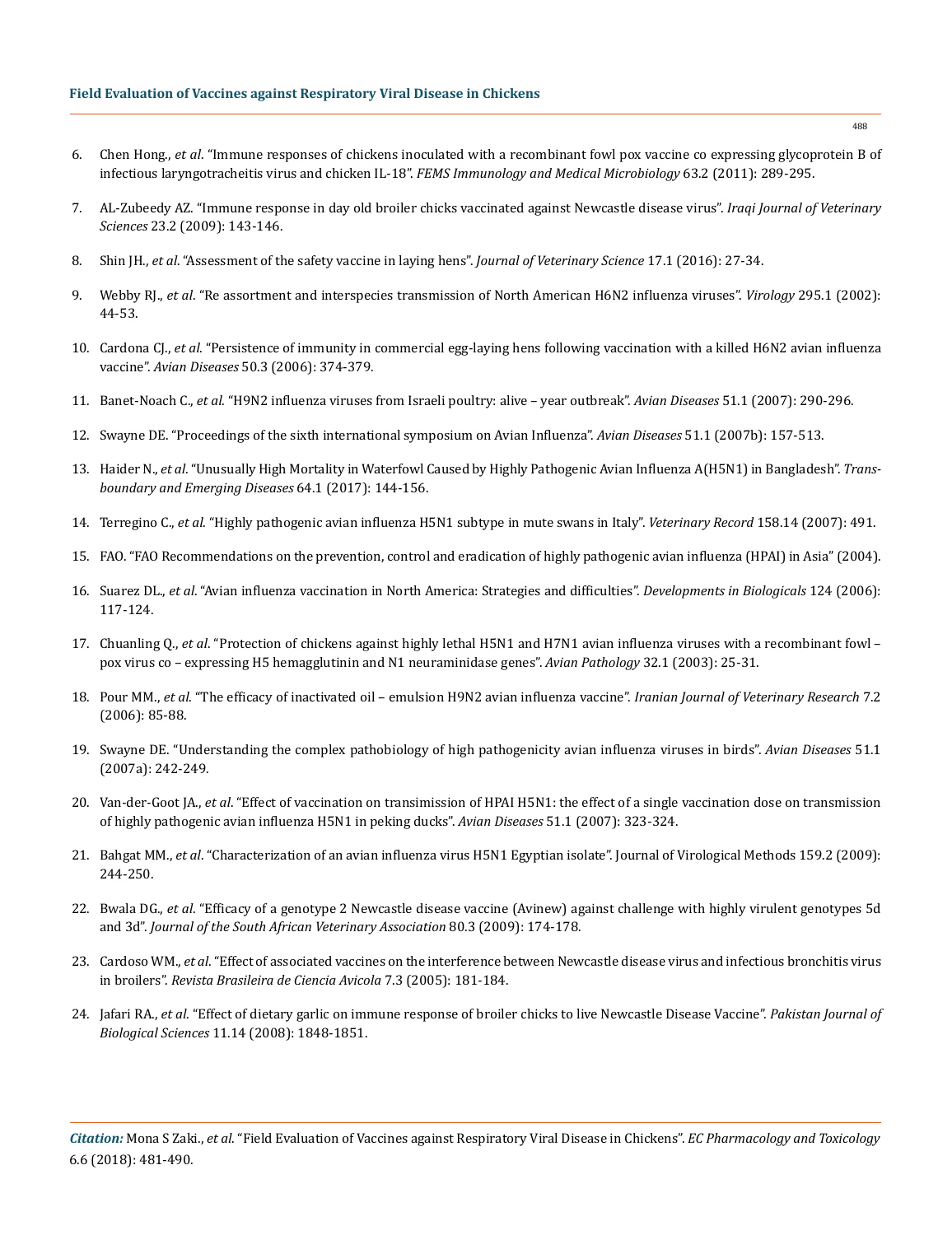- 25. Zhai L., *et al*[. "Enhancement of humoral immune responses to inactivated NewCastle disease and avian influenza vaccines by oral](https://www.ncbi.nlm.nih.gov/pubmed/21844260)  [administration of ginsing stem-and-leaf saponins in chickens".](https://www.ncbi.nlm.nih.gov/pubmed/21844260) *Poultry Science* 90.9 (2011): 1955-1959.
- 26. Bautista-Garfias CR., *et al*[. "Comparative effect of Lactobacillus casei and a commercial mangosteen dietary supplement on body](https://www.ncbi.nlm.nih.gov/pubmed/21548799)  [weight gain and antibody response to Newcastle disease virus vaccine in fighting roosters".](https://www.ncbi.nlm.nih.gov/pubmed/21548799) *Journal of Medicinal Food* 14.7-8 (2011): [828-833.](https://www.ncbi.nlm.nih.gov/pubmed/21548799)
- 27. Degefa T., *et al*[. "Technical and economic evaluation of different methods of Newcastle disease vaccine administration".](https://www.ncbi.nlm.nih.gov/pubmed/15533121) *Journal of [Veterinary Medicine. A, Physiology, Pathology, Clinical Medicine](https://www.ncbi.nlm.nih.gov/pubmed/15533121)* 51.7-8 (2004): 365-369.
- 28. Hassan KE., *et al*[. "Prevalence of avian respiratory viruses in broiler flocks in Egypt".](https://www.ncbi.nlm.nih.gov/pubmed/26976895) *Poultry Science* 95.6 (2016): 1271-1280.
- 29. Qi X., *et al*[. "Deterioration of eggshell quality in laying hens experimentally infected with H9N2 avian influenza virus".](https://veterinaryresearch.biomedcentral.com/articles/10.1186/s13567-016-0322-4) *Veterinary Research* [47 \(2016\): 35.](https://veterinaryresearch.biomedcentral.com/articles/10.1186/s13567-016-0322-4)
- 30. Matthijs MGR., *et al*[. "Transmissibility of Infectious bronchitis virus H120 vaccine strain among broilers under experimental condi](https://www.ncbi.nlm.nih.gov/pubmed/18939636)tions". *Avian Diseases* [52.3 \(2008\): 461-466.](https://www.ncbi.nlm.nih.gov/pubmed/18939636)
- 31. [Huang YP and Wang CH. "Development of attenuated vaccines from Taiwanese infectious bronchitis virus strains".](https://www.ncbi.nlm.nih.gov/pubmed/16239054) *Vaccine* 24 (2006): [785-791.](https://www.ncbi.nlm.nih.gov/pubmed/16239054)
- 32. Tavakkoli H., *et al*[. "Infectious bronchitis live vaccine increases H9N2 avian influenza virus replication in broiler chicks".](https://www.cabdirect.org/cabdirect/abstract/20103052985?start=700) *Online Jour[nal of Veterinary Research](https://www.cabdirect.org/cabdirect/abstract/20103052985?start=700)* 13.2 (2009): 37-47.
- 33. [Sjaak de Wit JJ and Jane KA Cook. "Factors influencing the outcome of infectious bronchitis vaccination and challenge experiments".](https://www.ncbi.nlm.nih.gov/pubmed/25338230)  *Avian Pathology* [43.6 \(2014\): 485-497.](https://www.ncbi.nlm.nih.gov/pubmed/25338230)
- 34. Douster Y., *et al*. "Experimental study of H120 vaccination efficacy on respiratory tract in broiler chickens". *Current Research Journal of Biological Sciences* 4.1 (2012): 55-59.
- 35. Vinueza C., *et al*. " Field experiences with infectious laryngotracheitis (ILT) in Peru and the use of a Pox-Vector ILT vaccine". XXII Latin American Poultry Congress (2012).
- 36. Guy JS., *et al*[. "Virulence of infectious Laryngotracheitis viruses: comparison of modified live vaccine viruses and North Carolina](https://www.ncbi.nlm.nih.gov/pubmed/2157386)  field isolates". *Avian Diseases* [34.1 \(1990\): 106-113.](https://www.ncbi.nlm.nih.gov/pubmed/2157386)
- 37. Guy JS., *et al*[. "Increased virulence of modified-live infectious Laryngotracheitis vaccine virus following bird-to-bird passage".](https://www.ncbi.nlm.nih.gov/pubmed/1649591) *Avian Diseases* [35.2 \(1991\): 348-355.](https://www.ncbi.nlm.nih.gov/pubmed/1649591)
- 38. Vagnozzi A., *et al*[. "Protection induced by commercially available live attenuated and recombinant viral vector vaccines against](https://www.ncbi.nlm.nih.gov/pubmed/22845318)  [infectious laryngotracheitis virus in broiler chickens".](https://www.ncbi.nlm.nih.gov/pubmed/22845318) *Avian Pathology* 41.1 (2012): 21-31.
- 39. Fulton RM., *et al*[. "Effect of rout of vaccination on the prevention of infectious Laryngotracheitis in commercial egg-laying chickens".](https://www.ncbi.nlm.nih.gov/pubmed/10737639)  *Avian Diseases* [44.1 \(2000\): 8-16.](https://www.ncbi.nlm.nih.gov/pubmed/10737639)
- 40. Popp MC., *et al*[. "Clinical testing of efficacy GALLIVAC Reo immunology, anti viral arthritis".](https://www.cabdirect.org/cabdirect/abstract/20113156310) *Scientific Works University of Agronomi[cal Sciences and Veterinary Medicine, Bucharest Series C, Veterinary Medicine](https://www.cabdirect.org/cabdirect/abstract/20113156310)* 56.2 (2010): 159-162.
- 41. Loon AAWM., *et al*[. "The contribution of humoral immunity to the control of avian reo viral infection in chickens after vaccination](https://www.ncbi.nlm.nih.gov/pubmed/12745377)  [with live reo virus vaccine \(strain 2177\) at an early age".](https://www.ncbi.nlm.nih.gov/pubmed/12745377) *Avian Pathology* 32.1 (2003): 15-23.